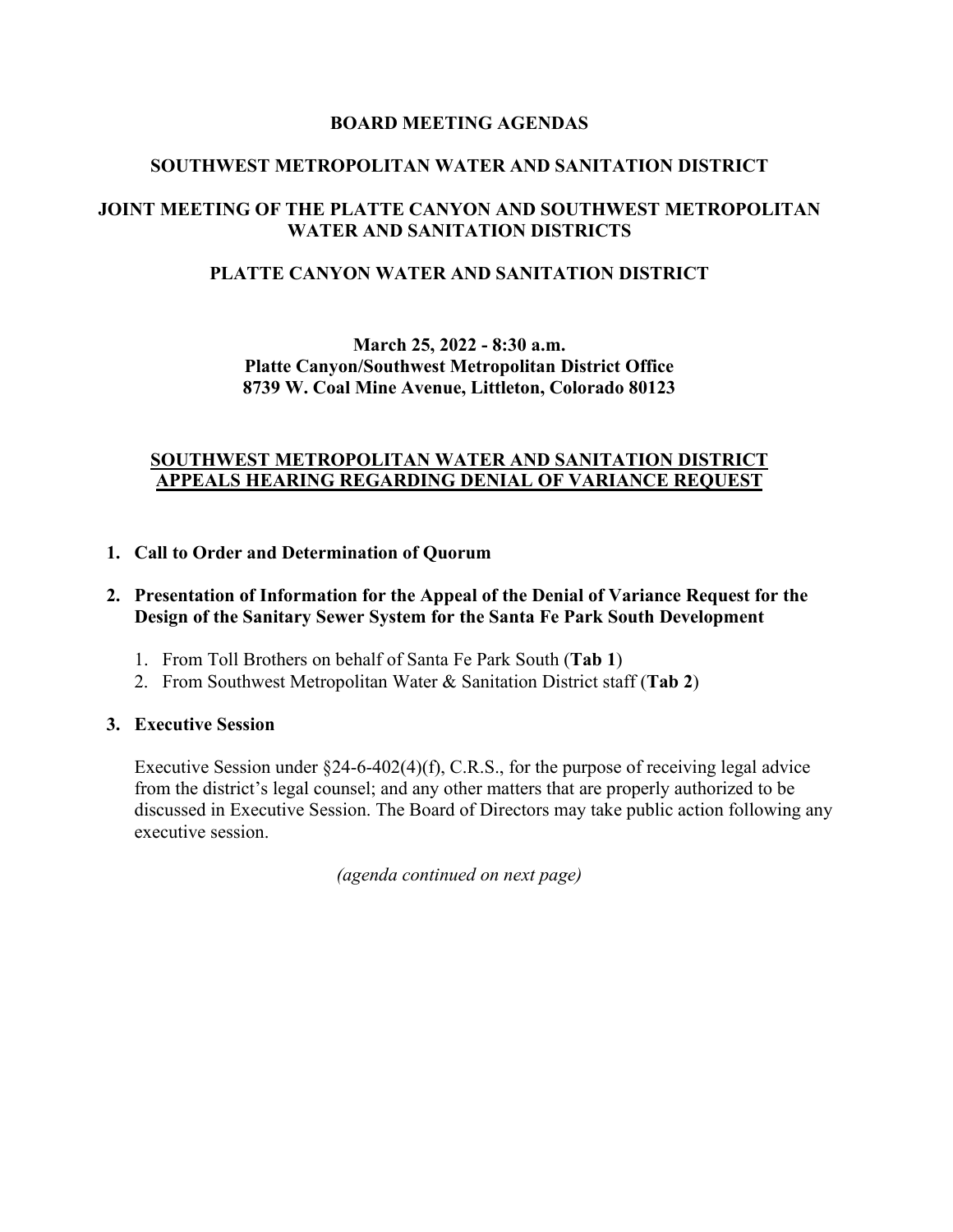# **SOUTHWEST METROPOLITAN WATER AND SANITATION DISTRICT**

# **1. Call to Order and Determination of Quorum**

### **2. Approval of Agenda**

### **3. Consent Agenda**

Consent agenda items may be enacted with one motion and one vote unless any Board member has questions or requests discussion of any individual item.

- 1. Approval/Ratification of accounts payable (**Tab 3**)
- 2. Ratification of investment/deposit transactions (**Tab 4**)

### **4. Action Items**

1. Acceptance of Audit for 2021 (**Tab 5**)

#### **5. Information - Discussion Items**

1. Path Forward to Fill the Vacant Director Position

#### **6. New Business**

None scheduled.

*(agenda continued on next page)*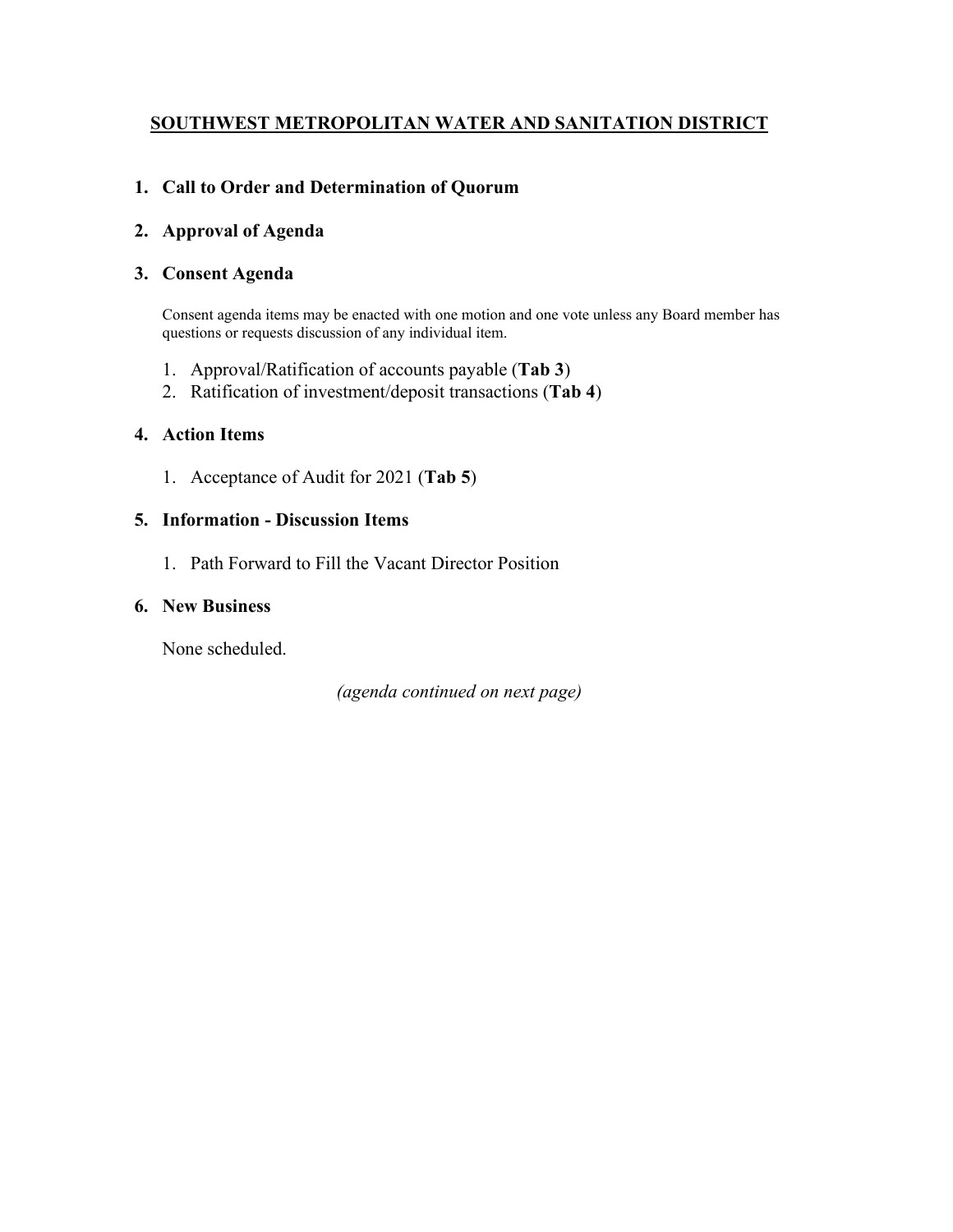# **JOINT MEETING OF THE PLATTE CANYON & SOUTHWEST METROPOLITAN WATER & SANITATION DISTRICTS**

# **1. Call to Order and Determination of Quorum**

# **2. Approval of Agenda**

## **3. Consent Agenda**

1. Approval of Minutes for the February 25, 2022 Joint Regular Meeting **(Tab 6**)

# **4. Action Items**

None scheduled.

## **5. Information - Discussion Items**

- 1. Platte Canyon financial statements (**Tab 7**)
- 2. Southwest Metropolitan financial statements (**Tab 8**)
- 3. Platte Canyon investment/deposit report (**Tab 9**)
- 4. Southwest Metropolitan investment/deposit report (**Tab 10**)
- 5. Manager's report (**Tab 11**)
- 6. Operations report (**Tab 12**)
- 7. Construction projects report (**Tab 13**)

*(agenda continued on next page)*